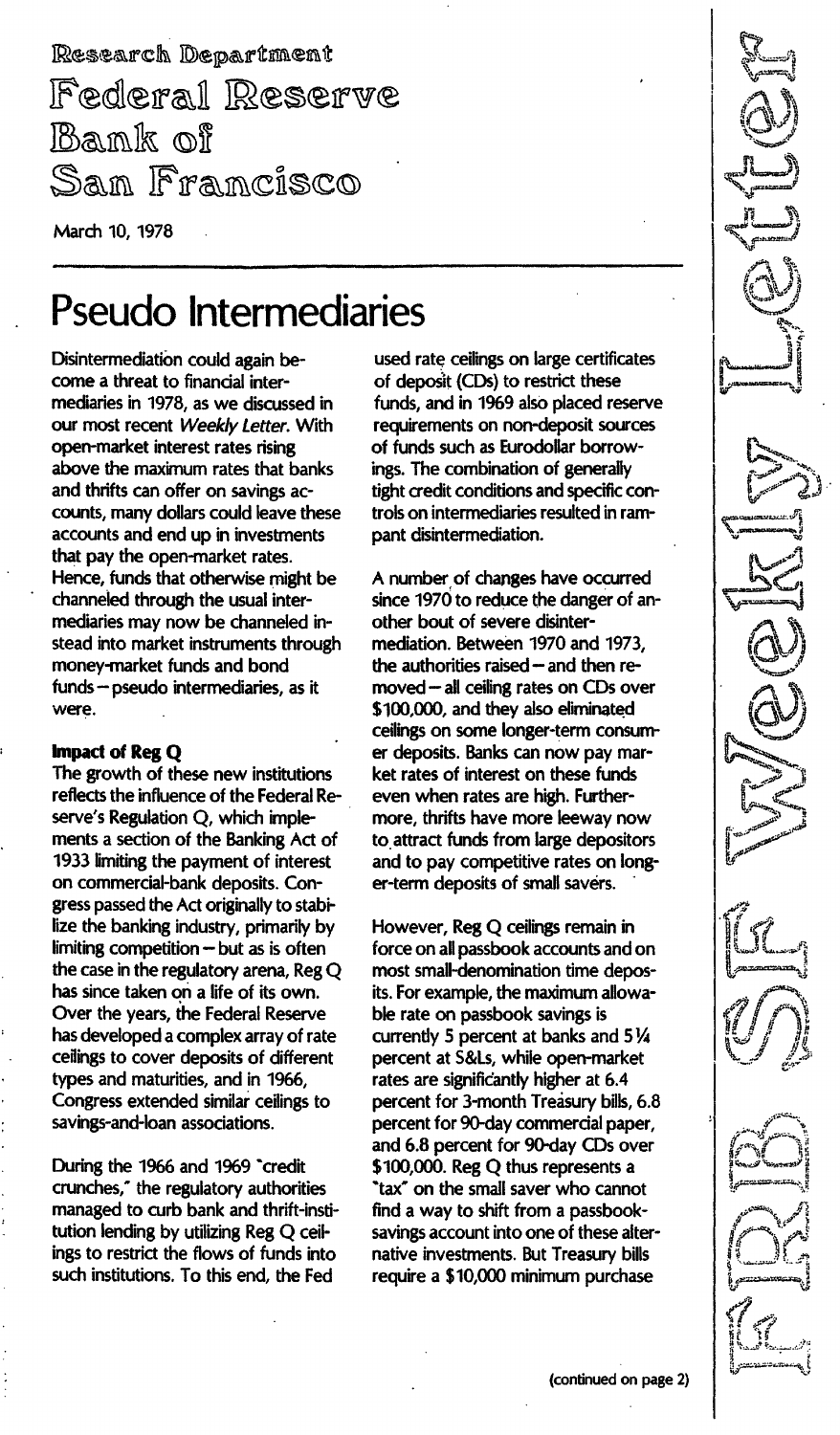Research Department

## Federal Reserve Bank of <u>San Francisco</u>

Opinions expressed in this newsletter do not necessarily reflect the views of the management of the Federal Reserve Bank of San Francisco, nor of the Board of Governors of the Federal Reserve System.

and entail some transaction costs, either through a service charge or through a trip to a Federal Reserve Bank. Large CDs, and commercial paper generally, require a \$100,000 investment. These instruments thus are beyond the grasp of most individuals.

#### Money-market funds

For many savers, however, there are indirect means of purchasing such instruments, through such vehicles as money-market and bond funds. These funds represent only a fraction of the size of the typical financial intermediaries, but they have already exerted a significant impact on the market. For instance, their mere existence has helped lead to relaxed Reg Q ceilings.

Money-market funds are investment vehicles that accept short-term savings from individuals and businesses, and pool these savings to effect economical purchases of large-denomination Treasury bills, commercial paper, CDs, and other short-term investments of one-year maturity or less. (They are also called money funds or cash management funds.) Typically, they don't involve "load" (purchase) fees, but require an initial minimum purchase amount of \$1,000 and subsequent purchase amounts as small as \$50. They generally provide free checking privileges, although checks typically must be at least \$500 in amount. The saver earns a return that is equal to the fund's return, say about 6.6 percent today, less a management fee of roughly 0.3 percent.

Money-market funds are not large in the aggregate, but they expand rapidly whenever interest rates rise. They grew from practically zero in 1973 to \$3.7 billion in late 1975. Then, as open-market rates declined throughout 1976, they contracted somewhat, only to rise sharply again in late 1977 and early 1978. According to Donoghue's Money Fund Report, assets were up to \$4.4 billion by late January and were increasing by approximately \$125 million per week.

÷

Large corporations often invest in money-market funds, but small businesses and individuals can do the same. For all such investors, moneymarket funds offer a low-cost and convenient method of investing \$1,000 or more in a diversified portfolio of Treasury bills, commercial paper, bank CDs, and other short-term assets. And paradoxically, although banks lose some funds that are subject to Reg Q ceilings, they have the option of buying the funds back at open-market rates in the form of CDs of over \$100,000 denomination. In fact, bank CDs constituted 50 percent of all money-market funds' assets at the end of 1977. Thus, to a large extent, money-market funds are simply a vehicle for circumventing Reg Q.

#### Rond funds

A host of bond funds are also available to individual or business inves $tors$  - indeed, they swamp the money-market funds in aggregate size. Bond funds do not limit themselves to short-term investments, but instead invest in a diversified array of U.S. government and corporate debt. Several new bond funds invest only in stateand municipal-debt issues, paying in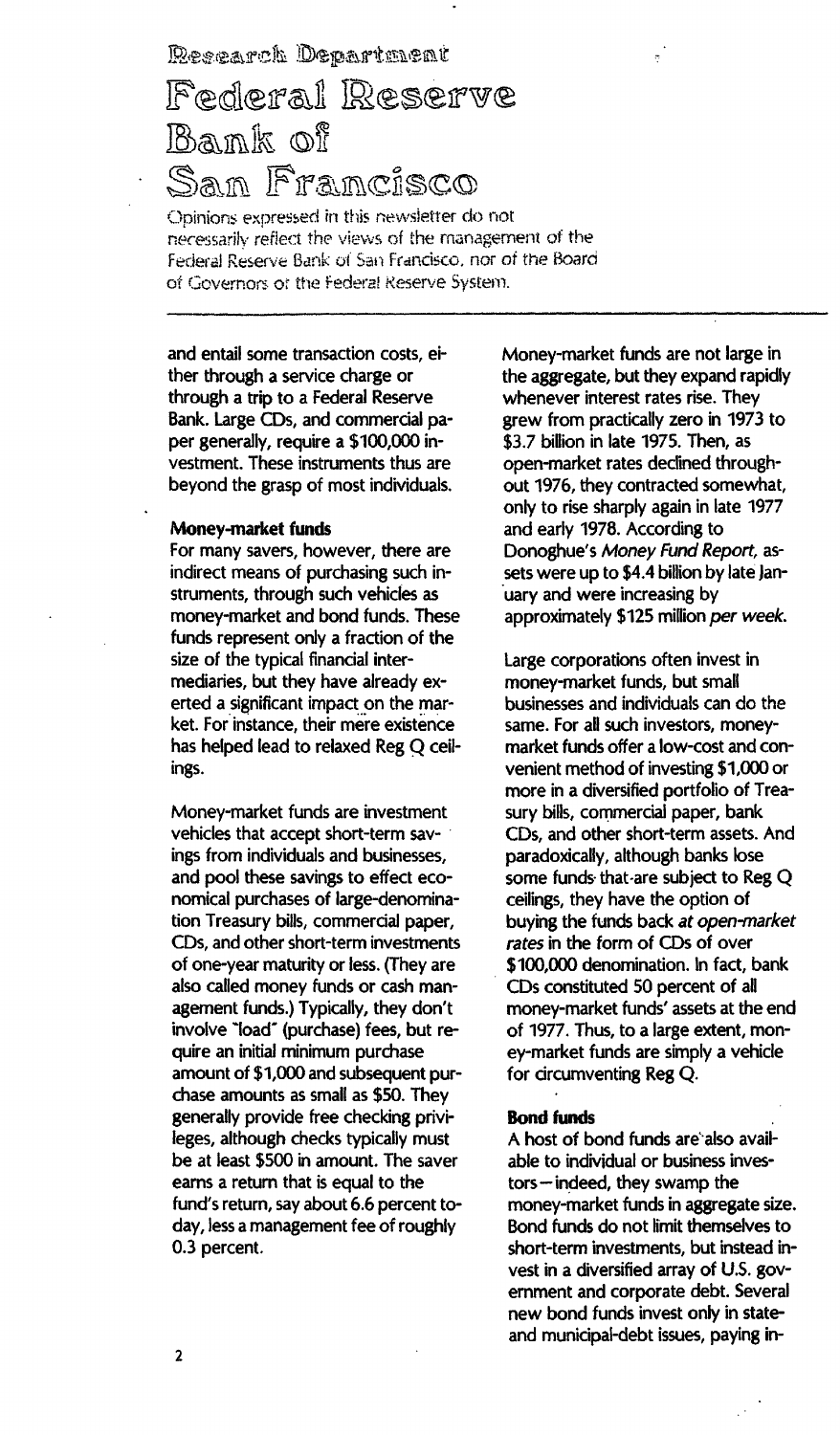terest that is exempt from Federal (and some state) income taxes.

Bond funds, unlike money-market funds, are by no means new. However, in the last few years they have taken on new characteristics that make them similar to savings and even checking accounts. In the past, openend bond funds normally charged fees" (initial purchase fees) of perhaps 5 or 6 percent. The front-end fee thus tended to make these instruments long-term investments. Recently, however, a number of funds (both new and old) have chosen no-load status, charging the investor only a management fee of perhaps 0.3 percent to 0.6 percent of asset value per year. Thus the individual can get in and out of the funds with no transaction charge. In addition, many funds are now offering free checking privileges, free telephone transfers, and wire-transfer services.

A bond fund may invest in corporate and U.S. government bonds and pay taxable interest, or it may invest in state and municipal bonds and pay taxexempt interest. Initially, funds that paid tax-exempt interest were required to be limited partnerships  $-$  a restriction that created a costly paperwork and reporting burden. But a change in Federal law in late 1976 permitted them to adopt the corporate form of organization, thereby making no-load tax-exempt funds a feasible alternative for small investors. Since that time, at least half a dozen such funds have appeared, totaling almost \$3 billion in the aggregate.

For the bond fund aimed at attracting liquid savings, there are minimum ini-3

tial investments (\$1,000 and up), minimum subsequent investment amounts (\$50 and up), and minimum withdrawal amounts (normally \$1 ,000 and up). Because of the high minimum restrictions on withdrawals, the individual who wishes to use the checking privilege will move funds from the bond fund to his or her checking account, and then write smaller checks for consumer transactions. Thus, the minimumwithdrawal restriction makes these funds close substitutes for saving accounts rather than for checking accounts, at least for individuals.

No-load bond funds with free checking privileges - like money-market funds - are excellent vehicles for the relatively small saver to obtain openmarket rates during periods of high interest rates. The funds advertise daily in financial journals and newspapers, and have come to be recognized by many individual savers as a more convenient vehicle for their funds than passbook accounts. For higher-income individuals, the tax-exempt option offers an especially appealing combination of liquidity and tax-free yield.

Money-market and bond funds will never approximate in size such major intermediaries as banks and savingsand-loan associations. However, they have already carved out an important niche among financial institutions. Furthermore, they pose but one more threat to the already fragile viability of Reg Q.

lack Beebe